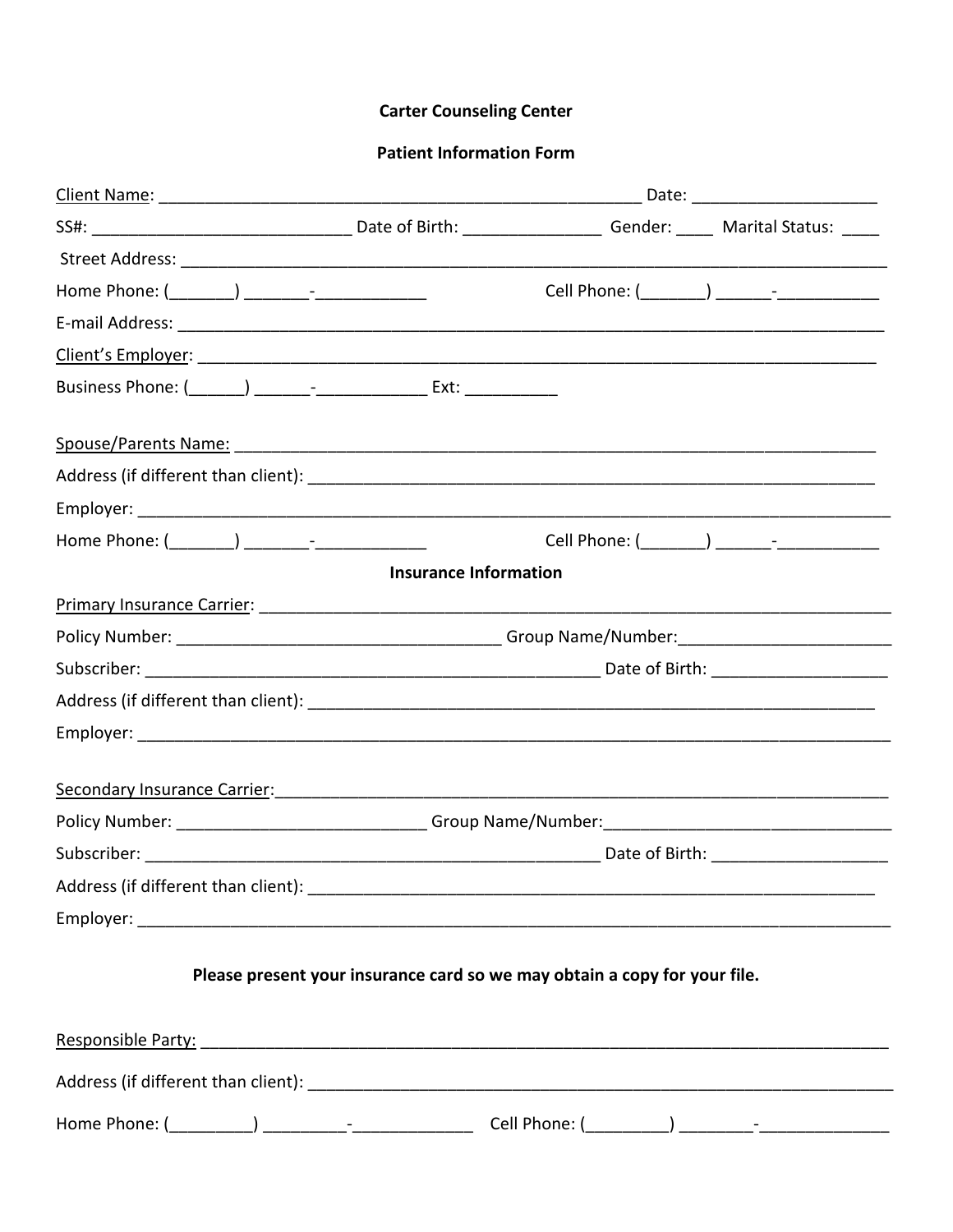|                                                                                                     | If you have an emergency, please call (402) 502-1716.<br>If the office is closed call 911, or go to your nearest emergency room. |  |  |
|-----------------------------------------------------------------------------------------------------|----------------------------------------------------------------------------------------------------------------------------------|--|--|
|                                                                                                     |                                                                                                                                  |  |  |
|                                                                                                     |                                                                                                                                  |  |  |
|                                                                                                     |                                                                                                                                  |  |  |
| Date of last Physical Exam: _________________ Do you have a physical disability? _____ Yes _____ No |                                                                                                                                  |  |  |
| List ALL current medical diagnosis for which you are currently being treated:                       |                                                                                                                                  |  |  |
| List ALL current medications, including birth control, over the counter medication and supplements: |                                                                                                                                  |  |  |
| Have you ever been hospitalized for mental health or substance abuse treatment? _____ Yes _____ No  |                                                                                                                                  |  |  |
|                                                                                                     |                                                                                                                                  |  |  |
|                                                                                                     |                                                                                                                                  |  |  |
| Is there a chance you may be pregnant? ______ Yes ______ No                                         |                                                                                                                                  |  |  |
|                                                                                                     | # of abortions _______ # of miscarriages _____ # of stillbirths _____                                                            |  |  |
| Do you own a gun? __ Yes __ No                                                                      |                                                                                                                                  |  |  |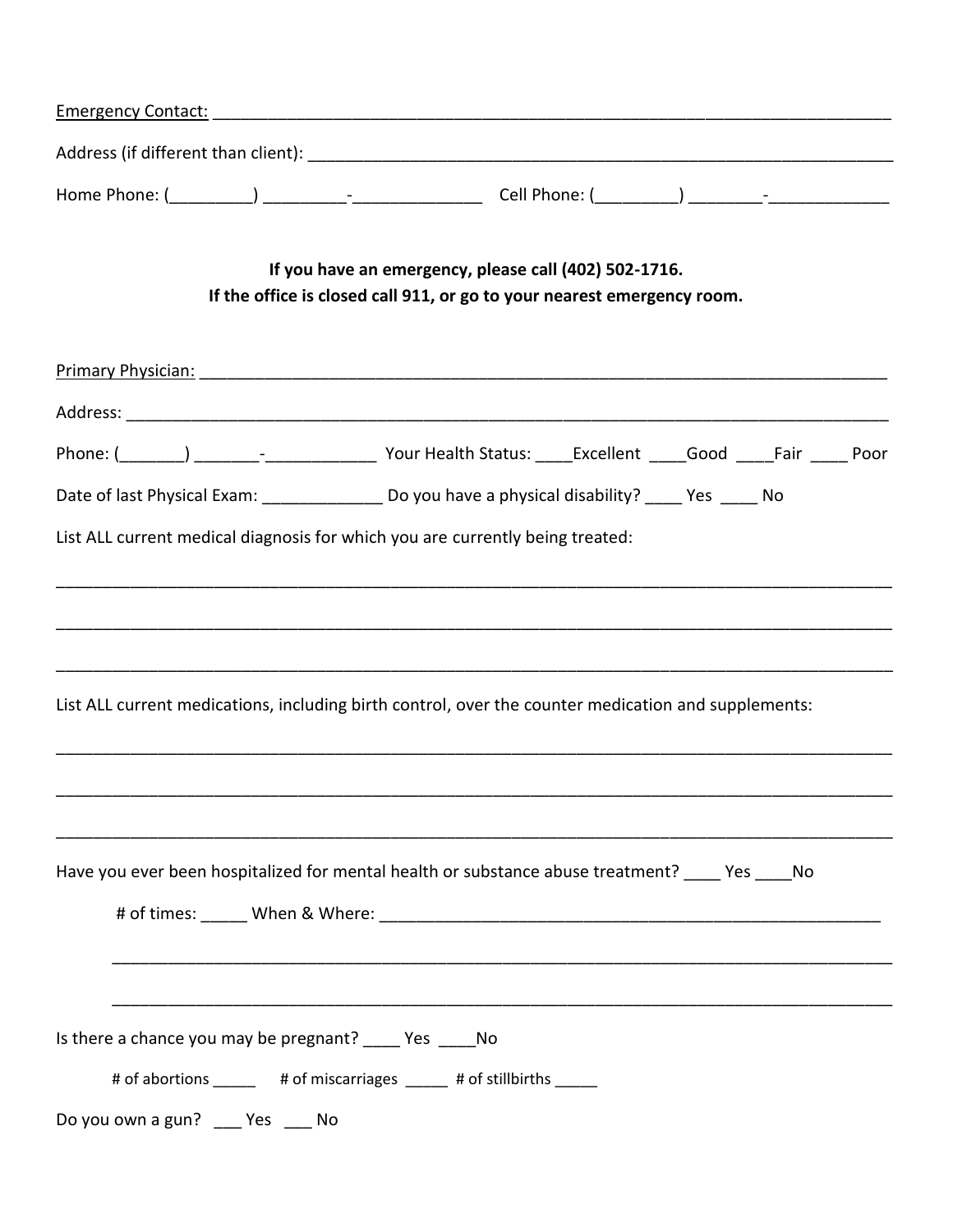Developmental History - Please indicate the client's history in relation to the following:

| <b>Prenatal and Birth</b><br>Prenatal stress or injury<br>Prenatal drug/alcohol exposure<br>Birth trauma (forceps, breech, etc.)<br>Anesthesia, pain medications<br>Anoxia (oxygen deprivation @ birth)<br>Premature/late delivery<br>Medical problems after birth  |     | Yes            | N <sub>0</sub> | <b>Details</b>              |
|---------------------------------------------------------------------------------------------------------------------------------------------------------------------------------------------------------------------------------------------------------------------|-----|----------------|----------------|-----------------------------|
| <b>Growth and Development</b><br>Activity level<br>Motor/coordination development<br>Infections/allergies<br><b>Emotional development</b><br>Behavior concerns<br>Appetite/digestion<br>Language/speech development                                                 |     | <b>Typical</b> |                | More Less<br><b>Details</b> |
| <b>Physical Traumas</b><br>Head injury (even minor falls, etc.)<br>Coma (loss of consciousness)<br>Accidents (list all)<br>High fever<br>Serious illness<br>Surgery<br>CNS infection<br>Drug overdose/poisoning<br>Recreational drug use<br>Anoxia<br><b>Stroke</b> |     | Yes            | N <sub>0</sub> | <b>Details</b>              |
| <b>Psychological Stress/Life Changes</b><br>Death in family<br>Divorce/remarriage<br>Move/relocation<br>School change<br>Job change<br>Family member chronic illness                                                                                                |     | Yes            | N <sub>0</sub> | <b>Details</b>              |
| <b>Medical Problems</b><br>Allergies<br>Asthma<br>Seizures/Epilepsy<br>Chronic Pain<br>Head Injury<br><b>Frequent Illnesses</b><br>Headaches<br>Dizziness/Fainting<br><b>Thyroid Disease</b><br><b>Stomach/Bowel Problems</b><br><b>Chronic Illness</b>             | Yes | N <sub>0</sub> | <b>Details</b> |                             |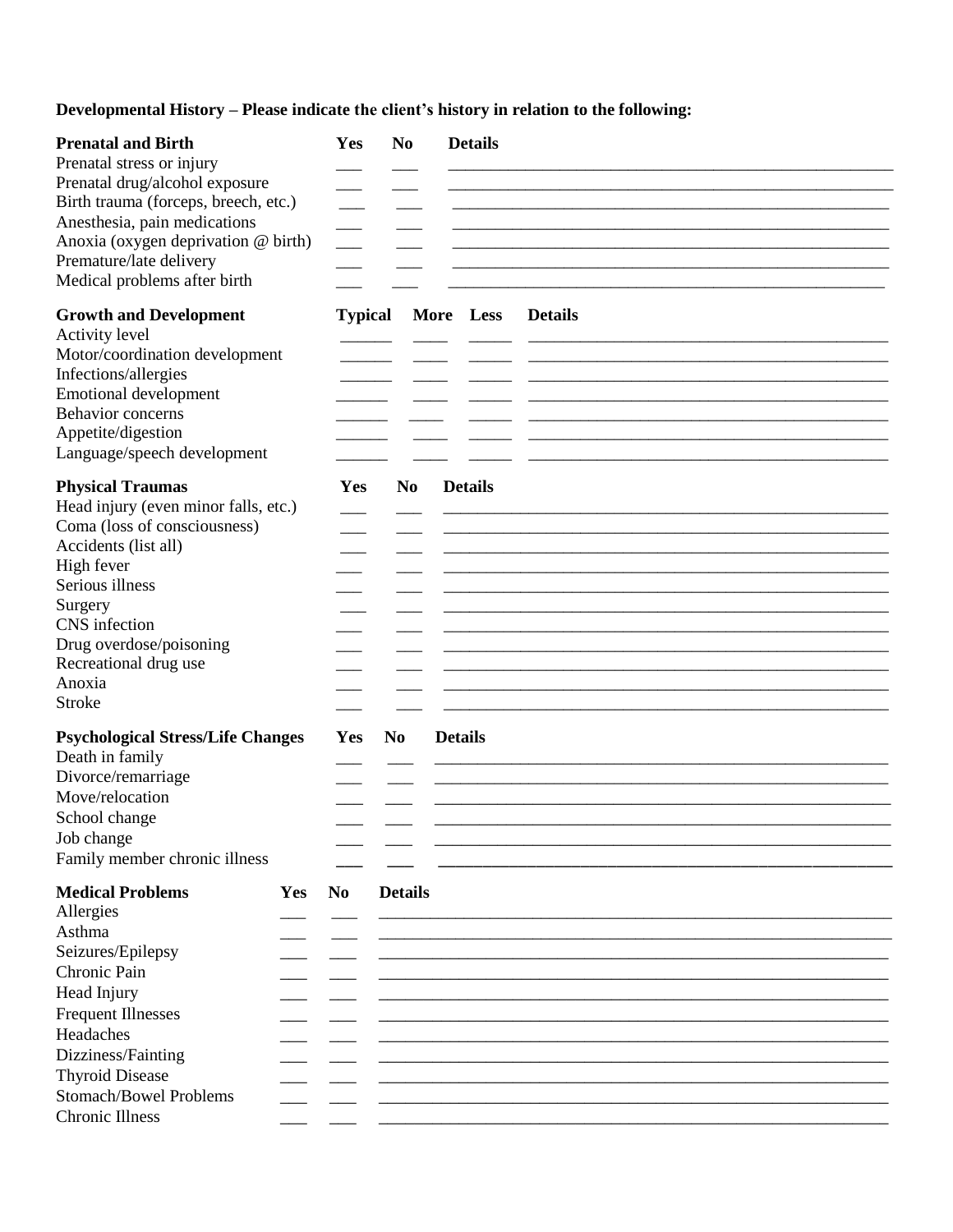# **Carter Counseling Center**

### **Release of Information to Primary Care Physician**

| Herby authorize Carter Counseling Center to:                         |
|----------------------------------------------------------------------|
| Release any applicable information to my Primary Care Physician.     |
|                                                                      |
|                                                                      |
|                                                                      |
| Not release any applicable information to my Primary Care Physician. |

These records may be released in verbal, photocopied written or facsimile format(s).

I understand that my records are protected under the applicable state law concerning health care information that relates to mental health services and under the federal regulations governing Confidentiality of Alcohol and Drug Abuse Patient Records (42 CRF-Part2), and cannot be disclosed without my written consent unless otherwise provided by the state or federal regulations. I also understand that I may revoke this consent at any time in writing, except to the extent that action has been taken in reliance on it. This release will automatically expire 6 months from the date of termination unless other stated.

| Signature of Client or Guardian: |  |
|----------------------------------|--|
|                                  |  |

| Signature of Witness: |  |
|-----------------------|--|
|-----------------------|--|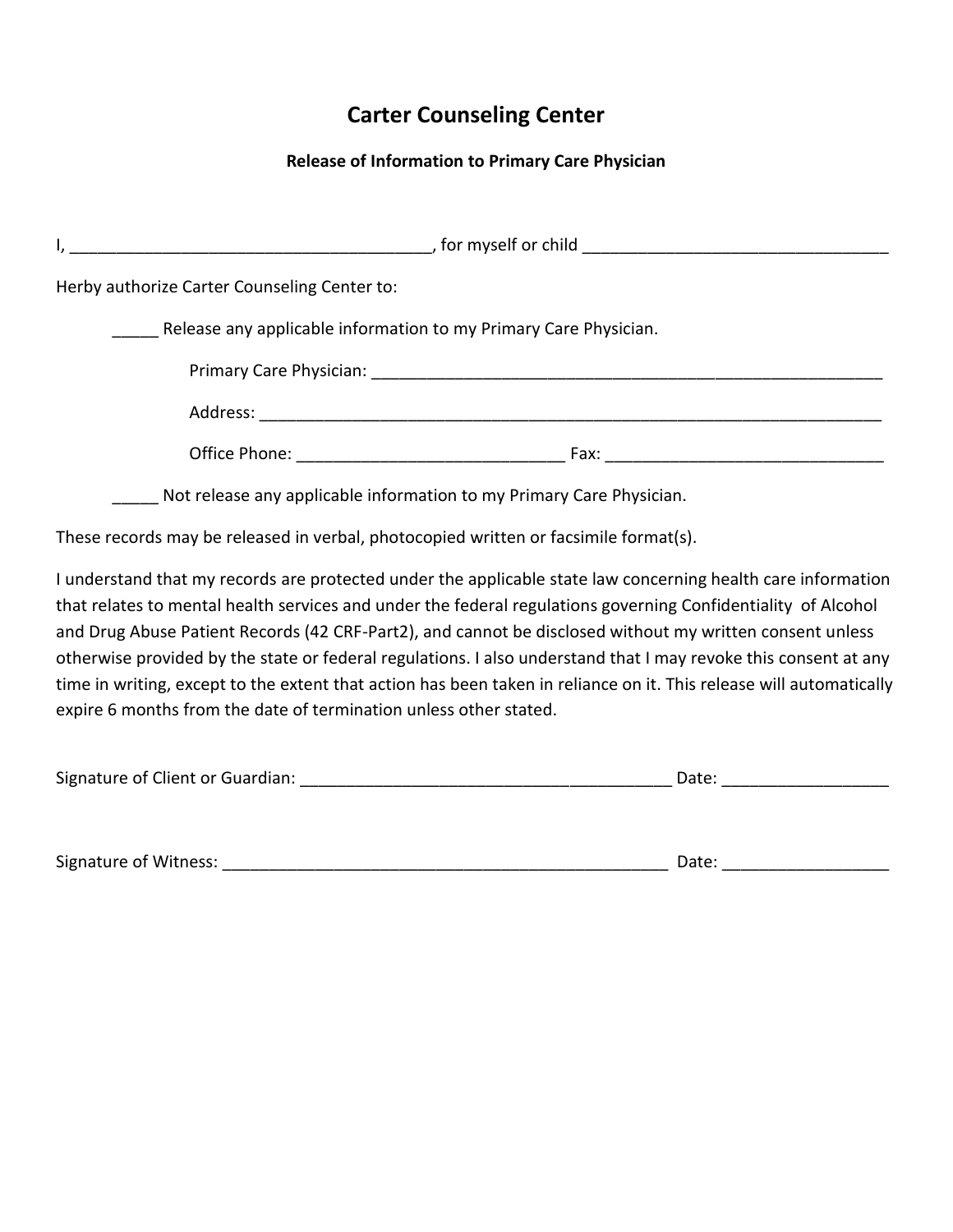Please indicate if the **client** and/or **family member(s)** (parents, grandparents, brothers, sisters, aunts, uncles, and/or children) **currently experience** or have a **history** of any of the following symptoms.

|                                | Χ      | X      | X       |                                  | X      | Χ      | $\pmb{\mathsf{X}}$ |
|--------------------------------|--------|--------|---------|----------------------------------|--------|--------|--------------------|
|                                | Client | Family | Current |                                  | Client | Family | Current            |
| Unable to Concentrate          |        |        |         | Phobias/Fears                    |        |        |                    |
| Feeling mind is playing tricks |        |        |         | Anxiety/Nervousness              |        |        |                    |
| Racing thoughts                |        |        |         | Anger/Temper Tantrums/Rages      |        |        |                    |
| Restless/unable to sit still   |        |        |         | Verbal fighting with others      |        |        |                    |
| Forgetfulness/Memory           |        |        |         | Worried about weight or          |        |        |                    |
| problems                       |        |        |         | appearance                       |        |        |                    |
| Hyperactive/Too much           |        |        |         | Compulsions/Repetitive           |        |        |                    |
| energy/Always on the go        |        |        |         | Behavior                         |        |        |                    |
| Sad or depressed               |        |        |         | Obsessions/Repetitive thoughts   |        |        |                    |
| Crying spells                  |        |        |         | Trouble with sleep               |        |        |                    |
| <b>Gambling Problems</b>       |        |        |         | <b>Sexual Problems</b>           |        |        |                    |
| Thoughts of harming self or    |        |        |         | <b>Behavioral Problems:</b>      |        |        |                    |
| others                         |        |        |         | Oppositional/Stubbornness        |        |        |                    |
| Change in appetite             |        |        |         | Loss of interest                 |        |        |                    |
| Change in weight               |        |        |         | Suicidal thoughts                |        |        |                    |
| Binge/Purge food               |        |        |         | Physical fighting with others    |        |        |                    |
| Stealing/Lying                 |        |        |         | Self-mutilating                  |        |        |                    |
| Tension                        |        |        |         | Defiant of authority             |        |        |                    |
| Over ambitious                 |        |        |         | Extreme sibling rivalry          |        |        |                    |
| Social Withdrawal              |        |        |         | Fire setting                     |        |        |                    |
| Destruction of Property        |        |        |         | Overly sensitive                 |        |        |                    |
| Truancy                        |        |        |         | Sexual acting out                |        |        |                    |
| Overly dependent               |        |        |         | Run away                         |        |        |                    |
| Cruelty to people/animals      |        |        |         | Shy                              |        |        |                    |
| Seeing things others don't     |        |        |         | Thinking other people are spying |        |        |                    |
| see                            |        |        |         | on you                           |        |        |                    |
| Impulsive                      |        |        |         | <b>Mood Swings</b>               |        |        |                    |
| Bed-wetting/soiling            |        |        |         | <b>Attention Problems</b>        |        |        |                    |
| Low energy/Fatigue             |        |        |         | Alcoholism                       |        |        |                    |
| Shortness of breath            |        |        |         | Drug addiction                   |        |        |                    |
| Headaches                      |        |        |         | Poor Appetite/Picky Eater        |        |        |                    |
| Racing heartbeat               |        |        |         | <b>Inferiority Feelings</b>      |        |        |                    |
| School/Work Problems           |        |        |         | <b>Relationship Problems</b>     |        |        |                    |
| Nightmares                     |        |        |         | Hearing voices others don't hear |        |        |                    |
| <b>Difficulty Relaxing</b>     |        |        |         | Difficulty making decisions      |        |        |                    |
| <b>Communication Problems</b>  |        |        |         | <b>Financial Problems</b>        |        |        |                    |

**Please circle** the **five current problems** listed above which are the **most distressing** to you or your child.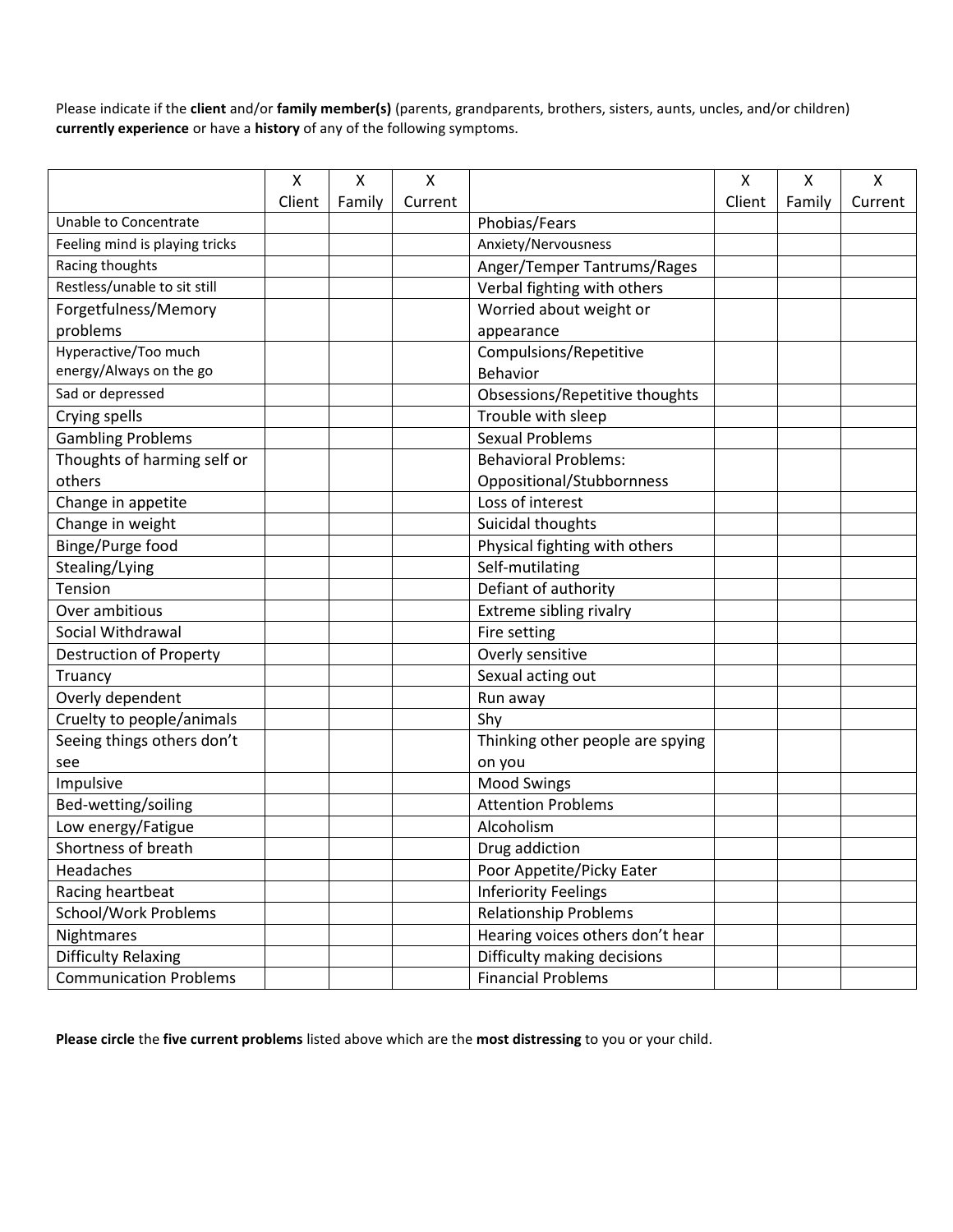# **Carter Counseling Center**

**Financial Payment Policy Privacy Practices Signature Insurance Signature on File Limits of Confidentiality Consent to Treatment Attendance Notice**

## **Please carefully read and sign below each section.**

Date: \_\_\_\_\_\_\_\_\_\_\_\_\_\_\_\_\_\_\_\_\_\_\_\_\_\_\_\_\_\_ Name: \_\_\_\_\_\_\_\_\_\_\_\_\_\_\_\_\_\_\_\_\_\_\_\_\_\_\_\_\_\_\_\_\_\_\_

#### *Financial Payment Policy:*

- 1. It is your responsibility to verify coverage with your insurance carrier.
- 2. The services rendered to you are solely your responsibility. As a courtesy to our patients, we will bill your insurance company for psychotherapy/counseling sessions. If the insurance company has failed to pay within a 45 day period, we will expect you to pay the balance of your bill in full. You will then have to collect from your insurance company.
- 3. QEEG Assessments and Neurofeedback Training are separate charges from psychotherapy. You are personally and fully responsible for all charges for these services.
- 4. You are fully responsible for any balance not covered by your insurance carrier.
- 5. It is your responsibility to inform Carter Counseling of any changes in your insurance information, immediately upon knowledge of said changes.
- 6. If you fail to give 24 hour notice of cancellation of your scheduled appointment, or you fail to show up for your scheduled appointment, you will be charged a \$50.00 fee. Genuine emergencies can be discussed with your clinician. (This statement does not apply to anyone covered under Iowa or Nebraska Medicaid Plans).

I herby understand the financial policy described above:

Signature of Client or Guardian: \_\_\_\_\_\_\_\_\_\_\_\_\_\_\_\_\_\_\_\_\_\_\_\_\_\_\_\_\_\_\_\_\_\_\_\_\_\_\_\_\_\_ Date: \_\_\_\_\_\_\_\_\_\_\_\_\_\_\_\_

### *Notice of Privacy Signature:*

Carter Counseling Center has given me access to the Notice of Privacy Practices. I am aware that I am able to have a copy of this policy at any time.

Signature of Client or Guardian: \_\_\_\_\_\_\_\_\_\_\_\_\_\_\_\_\_\_\_\_\_\_\_\_\_\_\_\_\_\_\_\_\_\_\_\_\_\_\_\_\_\_ Date: \_\_\_\_\_\_\_\_\_\_\_\_\_\_\_\_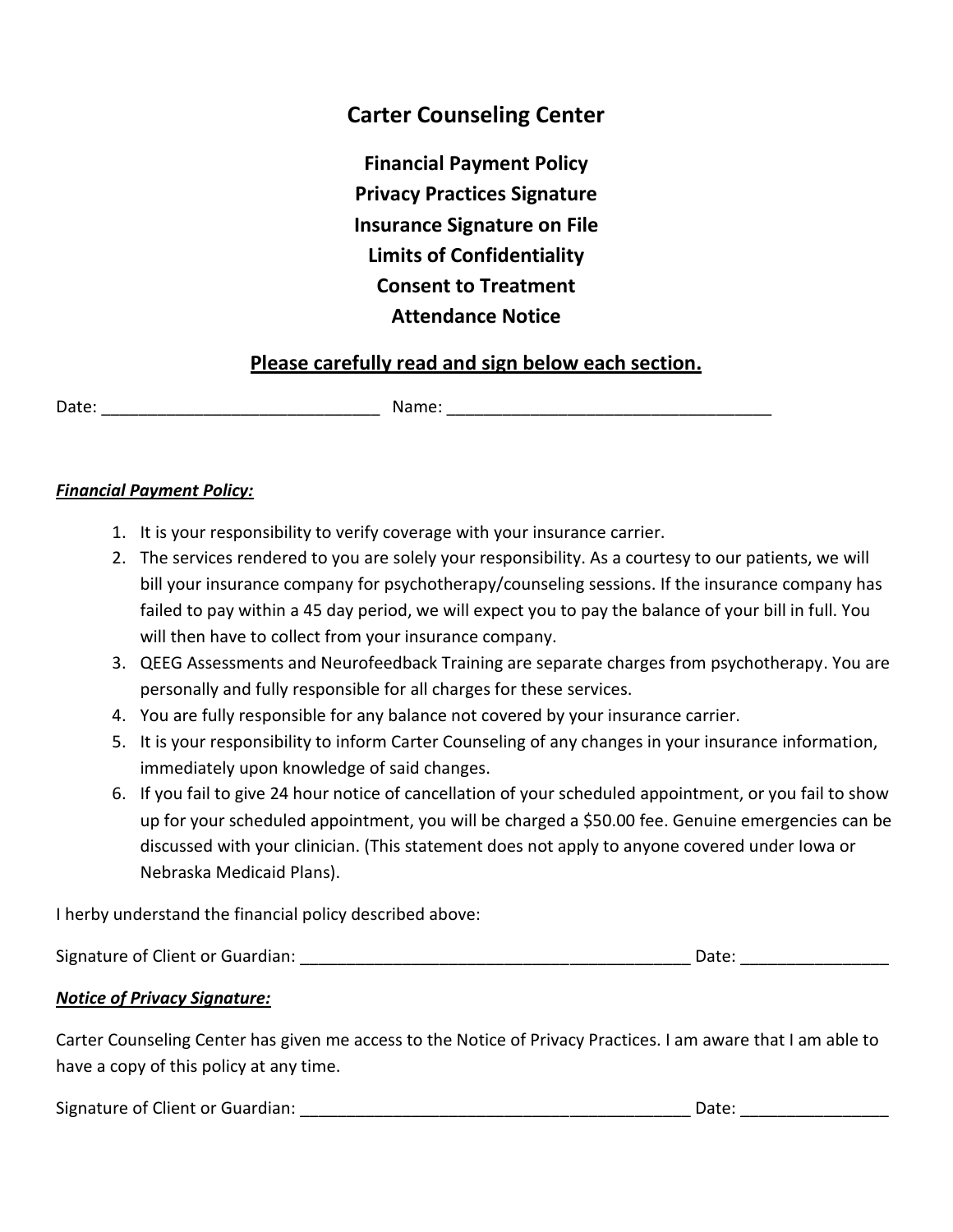#### *Insurance Signature on File:*

I request that payment of authorized medical benefits be made on my behalf to the provider of any services furnished me by Carter Counseling Center. I authorize any holder of medical information about me to release to the Health Care Financing Administration and its agents, any information needed to determine these benefits payable for related services.

I understand that my signature requests that payment be made and authorized release of medical information necessary. This includes both primary and secondary insurance carriers.

Signature of Client or Guardian: \_\_\_\_\_\_\_\_\_\_\_\_\_\_\_\_\_\_\_\_\_\_\_\_\_\_\_\_\_\_\_\_\_\_\_\_\_\_\_\_\_ Date: \_\_\_\_\_\_\_\_\_\_\_\_\_\_\_\_\_

#### *Limits of Confidentiality:*

Information discussed in the therapy setting is held confidential and will not be shared without written permission except under the following conditions:

- 1. The client threatens suicide.
- 2. The client threatens to harm another person(s), including murder, assault or other physical harm.
- 3. The client is a minor (under 18 years of age) and reports suspected child abuse, including but not limited to physical and sexual abuse.
- 4. The client reports abuse of the elderly.
- 5. The client reports sexual exploitation by a therapist.

State law mandates that mental health professionals may need to report these situations to the appropriate person and/or agencies. Communications between the clinician and client will otherwise be deemed confidential as stated under the laws of the state.

Having read and understood the above, I agree to these limits of confidentiality.

| Signature of Client or Guardian: | Date: |
|----------------------------------|-------|
|----------------------------------|-------|

#### *Consent for Treatment*

I consent to be treated by Dr. David J. and/or Patricia L. Carter for counseling in individual couples, family or group therapy.

Signature of Client or Guardian: \_\_\_\_\_\_\_\_\_\_\_\_\_\_\_\_\_\_\_\_\_\_\_\_\_\_\_\_\_\_\_\_\_\_\_\_\_\_\_\_\_ Date: \_\_\_\_\_\_\_\_\_\_\_\_\_\_\_\_\_

#### *Attendance Notice*

I understand that if I repeatedly cancel or fail to attend my scheduled appointments, my treatment with Carter Counseling Center may be terminated.

Signature of Client or Guardian: \_\_\_\_\_\_\_\_\_\_\_\_\_\_\_\_\_\_\_\_\_\_\_\_\_\_\_\_\_\_\_\_\_\_\_\_\_\_\_\_\_ Date: \_\_\_\_\_\_\_\_\_\_\_\_\_\_\_\_\_